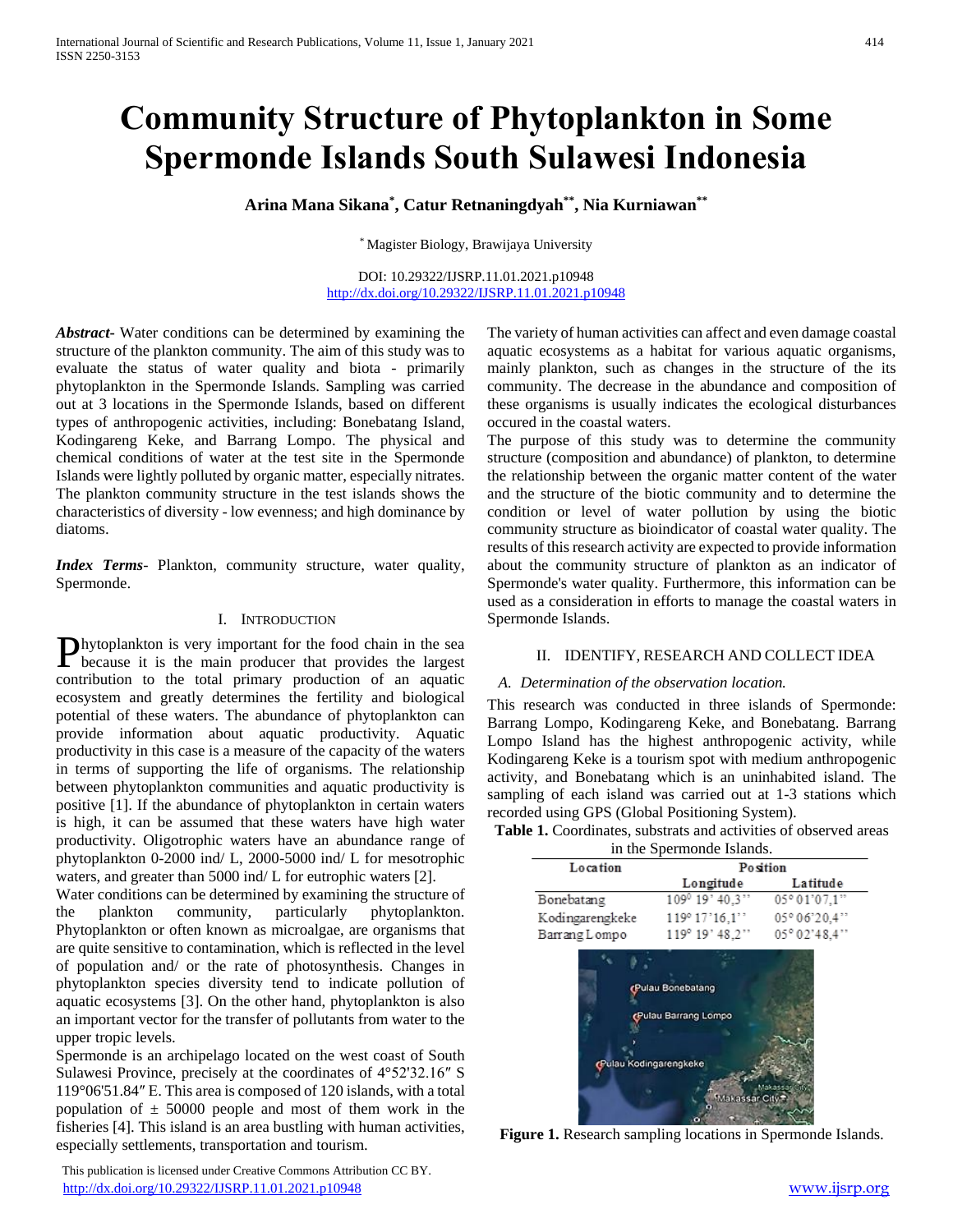## *B. Identify the types of plankton.*

Plankton sampling followed the instructions of Marine Fisheries Research Agency which was carried out by filtering  $\pm$  30 L of water samples using plankton net measuring 25-250 msh at each research station. The samples then collected in the bottles dropped by 4% formalin, and stored in the coolbox. The process of identification and analysis of plankton was carried out in the Ecology laboratory, Department of Biology, Faculty of Mathematics and Natural Sciences, Brawijaya University referring to the Marine Plankton identification book by Nontji [5] and other relevant sources.

#### III. WRITE DOWN YOUR STUDIES AND FINDINGS

In the observation in the three research locations, it was found that 13 phytoplankton species were classified into five classes (Table 4.3.1). The five classes consist of Bacillariophyceae, Dinophyceae, Cyanophyceae, Mediophyceae and Coscinodiscophyceae. Class Bacillariophyceae (diatom) represented by eight species, Dinophyceae (dinoflagellates), Cyanophyceae, Mediophyceae and Coscinodiscophyceae represented by one, one, one, and two species, respectively.

Based on the abundance of phytoplankton obtained in the test waters, it shows variations in the number of the three sampling locations. The average plankton abundance recorded in this study was 1501 ind/ l which in general classifies as oligotrophic waters [2], composed of a total of 13 phytoplankton species spread over three locations, with details: 1) Bonebatang Island, 11 species with a total abundance of 2644 individuals/ l, 2) Kodingareng Keke Island of 10 species with a total abundance of 1230 individuals/ l, and 3) Barrang Lompo Island of 5 species with a total abundance of 630 individuals/ l.

| <b>Table 2.</b> Distribution & composition of phytoplankton found |  |
|-------------------------------------------------------------------|--|
| around Spermonde Islands.                                         |  |

| Location* | Number of Genus/ Composition (%) |                   |                          |                  |                   |  |
|-----------|----------------------------------|-------------------|--------------------------|------------------|-------------------|--|
|           | <b>Bacillario-</b><br>phyceae    | Cyano-<br>phiceae | Coscinodisco-<br>phyceae | Dino-<br>phyceae | Medio-<br>phyceae |  |
| BB        | 6/60                             | 1/7.5             | 2/5                      | 1/0.6            | 1/26.9            |  |
| KК        | 8/91                             | 0/0               | 2/9                      | 0/0              | 0/0               |  |
| BL        | 3/52.4                           | 0/0               | 2/47.6                   | 0/0              | 0/0               |  |

Note: BB=Bonebatang; KK=Kodingareng Keke; and BL=Barrang Lompo

The composition of phytoplankton in general tends to change over the time caused by environmental conditions such as physical, chemical and biological factors. During the measurement, diatoms became the dominant group in the abundance of water tested. Diatom is phytoplankton with high of growth rates, tolerance and adaptation to environmental changes and are able to utilize nutrients better than other classes of phytoplankton [6]. Furthermore, diatoms (Bacillariophyceae) and dinoflagellates (Dinophyceae) stated to be the most dominate phytoplacton in the tropical waters [5].

*Cyclotella* sp. recorded as diatom species that always dominates in all of the observed coastal waters, with a mean IVI value of 40.65%. Followed by *Chaetoceros danicus* and *Coscinodiscus* sp. with the mean IVI value of 33.36% and 29.05, respectively. Meanwhile, in general, other plankton species are only scattered

 This publication is licensed under Creative Commons Attribution CC BY. <http://dx.doi.org/10.29322/IJSRP.11.01.2021.p10948> [www.ijsrp.org](http://ijsrp.org/)

## *C. Environmental parameter measurement.*

Environmental parameters (physical and chemical quality of water) that are measured include pH, temperature, salinity, DO, BOD, and nitrate.

## *D. Processing and analysis of data*

The data that has been obtained is tabulated properly as a whole and then analyzed with quantitative ecology to determine the structure of the plankton community (diversity, evenness and domination of species).

in certain locations with low frequency (Fig. 2). On the other hand, there are two types of algae that have the potential of HAB (Harm Algae Blooming), namely *Leptocylindrus* sp. (INP 3.7%) and *Pseudo-nitzschia. lineola* (INP 0.8%) which produces the neurotoxin compound DA (domoic acid).

**Figure 2.** Importance Value Index (INP) of plankton found around the Spermonde Islands.



Species *Cyclotella* sp. recorded as diatoms with the highest IVI that were evenly distributed in all the location tested. In general, - this kind of phytoplankton are mostly found in oligotrophic (poornutrient) environments [7]. In line with that, many researchers mention *Coscinodiscus* sp. and *Chaetoceros* sp. as genus of diatom that dominated in marine and coastal waters [8]. On the other hand, the field study shows that plankton diversity index value in the waters around the Spermonde Islands is classified as moderate (H':1.19-2.27), with an uneven distribution (E:0.34- 0.75), and low to moderate dominance (C:0.16-0.53) [9]. The results above are strongly suspected to be related to water quality pollution around the Spermonde Islands.

Water quality greatly affects the presence of aquatic biota, especially in relation to its distribution and [10]. The results of the physical-chemical quality monitoring showed that the water quality parameters observed in the five selected islands of Spermonde were generally not significantly different. Furthermore, 5/6 parameters of the physical-chemical quality of the water tested did not meet the national water quality standards for the needs of aquatic biota [11], namely levels of DO (4.63-7.70), BOD5 (25.38-29.81), salinity (29.3-30.2), temperature (30.55- 33.01), and as well as nitrates (0.03-0.1) (primarily). These results are proven to indicate the occurrence of organic matter contamination in the test water observed. On the other hand, the level of water fertility measured based on the value of the nutrient